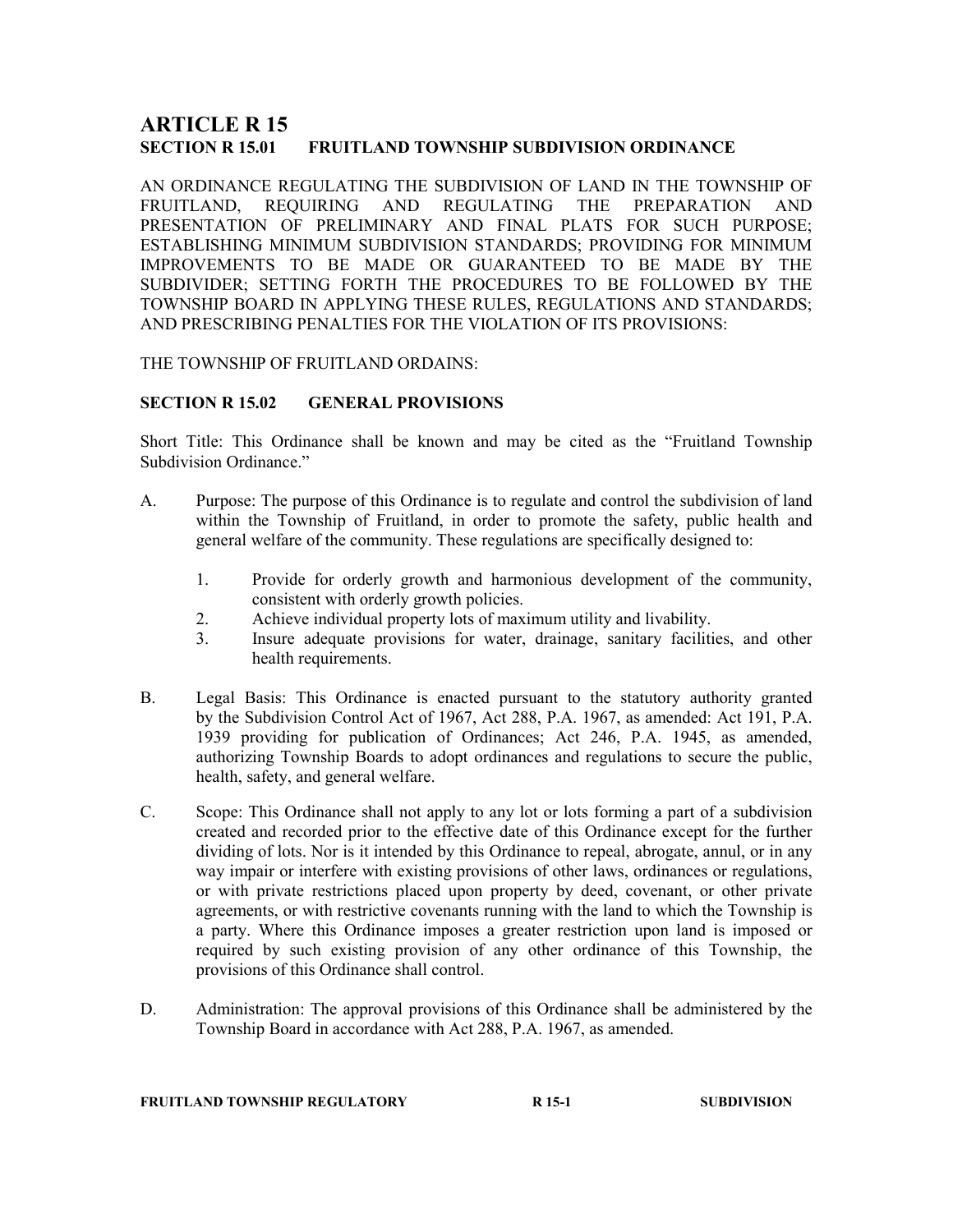E. Schedule of Fees: The schedule of fees for review of plats shall be determined by the Township Board.

### SECTION R 15.03 DEFINITIONS

The following definitions shall apply in the interpretation and enforcement of this Ordinance, unless otherwise specifically stated. The word "shall" is always mandatory and not merely discretionary.

- A. ALLEY: A public or private right-of-way shown on a plat which provides secondary access to a lot, block or parcel of land.
- B. DEDICATION: The intentional appropriation of land by the owner to public use.
- C. IMPROVEMENTS: Any structure incident to servicing or furnishing facilities for a subdivision.
- D. LOT: A measured portion of a parcel of tract of land, which is described and fixed in a recorded plat.
- E. LOT DEPTH: The horizontal distance between the front and rear lot lines, measured along the median between the side lot lines.
- F. LOT WIDTH: The horizontal distance between the side lot lines measured at the setback line and at right angles to the lot depth.
- G. OUTLOT: When included within the boundary of a recorded plat, means a lot set aside for purpose other than a building site, park or other land dedicated to public use or reserved to private use.
- H. PARCEL OR TRACT: A continuous area or acreage of land which can be described as provided for in the Subdivision Control Act, Act 288, P.A. 1967 as amended.

### SECTION R 15.04 PLATTING PROCEDURE AND DATE REQUIRED

A. PRELIMINARY PLATS: Preliminary plats shall be submitted and filed for final approval under Sections 112 and 120 of the Subdivision Control Act. The fee provided for in this Ordinance for review of plats shall be deposited with the Township Clerk at the time of filing. The preliminary plat shall be referred to the Planning Commission, which shall consider it and make a recommendation to the Township Board. Such consideration and recommendation shall take place following a public hearing by the Planning Commission on the preliminary plat. For such hearing, notice shall be given in accordance with Section 21.04 of the Fruitland Township Zoning Ordinance.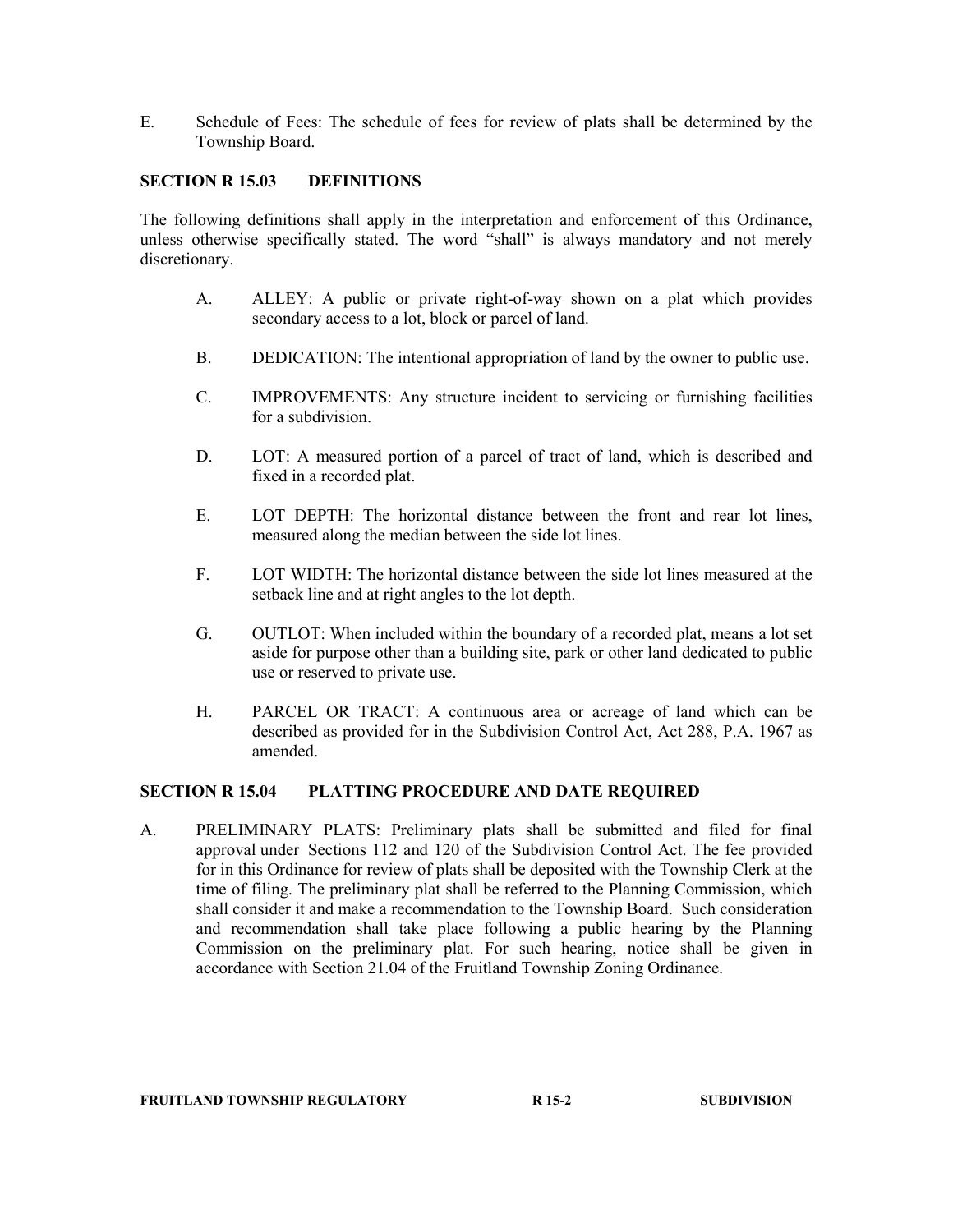The Planning Commission shall recommend approval, approval with conditions, or disapproval of a plat within 63 days after the plat is submitted to the Planning Commission. If applicable standards under the State of Michigan Land Division Act, 1967 PA 288, MCL 560.101 to 560.293 and the requirements of the Fruitland Township Subdivision Ordinance are met, the Planning Commission shall recommend approval of the plat.

If the Planning Commission fails to act within the required period, the plat shall be considered to have been recommended for approval, and a certificate to that effect shall be issued by the Planning Commission upon request of the proprietor. However, the proprietor may waive this requirement and consent to an extension of the 63-day period. The grounds for any recommendation of disapproval of a plat shall be stated upon the records of the Planning Commission.

 The preliminary plat, together with minutes showing the action of the Planning Commission thereon, shall be referred to the Township Board.

### B. ACTIONS: Township Board

- 1. The Township Board shall consider the preliminary plan at its next meeting, but no later than twenty (20) days after receipt.
- 2. The Township Board shall within twenty (20) days either reject the preliminary plat and give its reasons, or set forth in writing the conditions for granting approval.

### C. CONDITIONS AND DURATION OF APPROVAL:

- 1. Approval of a preliminary plats shall not constitute approval of the final plat, but rather than final plat approval shall be conditioned on all requirements being met.
- 2. Approval of the preliminary plat by the Township Board shall be for a period of one year from the date of its approval after approval by the other required authorities.
- 3. The Township Board may extend the one (1) year period if applied for and granted in writing but only concerning its own requirements.

# D. FINAL PLATS – REQUIREMENTS AND ACTIONS

- 1. Final Plats shall be prepared and submitted s provided for in the Subdivision Control Act.
- 2. A written application of approval and the recording fee shall accompany all final plats.
- 3. The sub-divider shall submit proof of ownership of the land included in the final plat in the form of an abstract of title certified to the date of the proprietor's certificate, or a policy of title insurance currently in force.
- 4. The Township may require such other information as it deems necessary to establish whether the proper parties have signed the plat.
- 5. The Township Board shall review the final plat at its next regular meeting, or at a meeting to be called within twenty (20) days of receipt of the plat.

#### FRUITLAND TOWNSHIP REGULATORY **R** 15-3 SUBDIVISION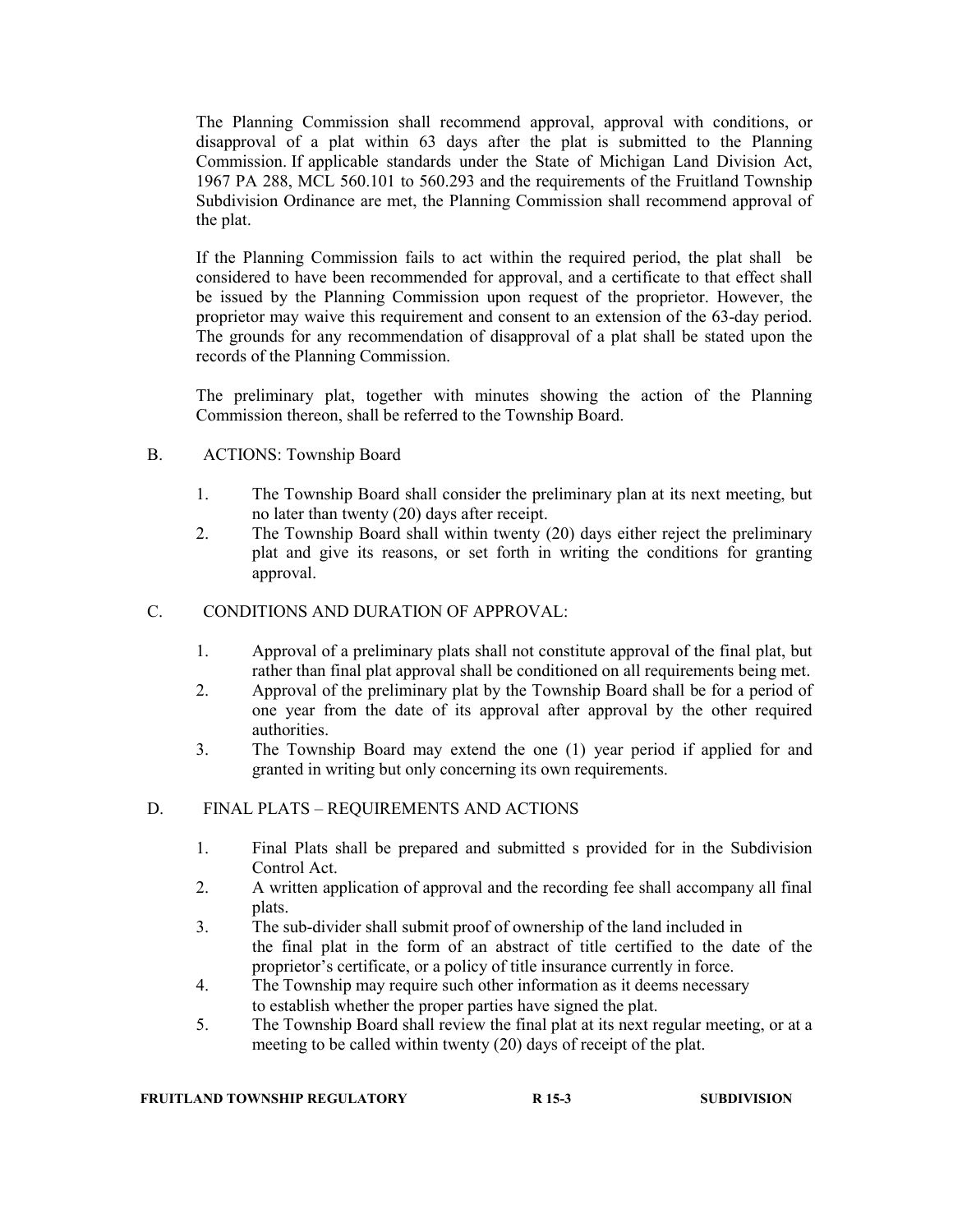- 6. The Township Board shall approve the plat, or disapprove it. If disapproved, the Township Board shall give the sub-divider its reasons in writing and rebate the recording fee and whatever portion of the review fee is provided for in this Ordinance.
- 7. The Township Board shall instruct the Clerk, to record all proceedings in the minutes of the meeting, which shall be open for inspection and to sign the municipal certificates on the approved plat on behalf of the Township Board.

### Section R 15.05 REQUIREMENTS FOR LOTS

- A. LOT SIZE: The lot width, depth, and area shall not be less than the particular district requirements of the Township or any applicable County Zoning Ordinance. In addition, no lot shall be less than one hundred (100) feet wide, and less than thirty thousand (30,000) square feet in area. Provided, however, that lots containing not less than twenty thousand (20,000) square feet may be approved by the Township Board based on a determination that sewage facilities are adequate to service and lots.
- B. LOT LINES: Side lot lines shall be essentially at right angles to straight streets and radial to curved streets.
- C. WIDTH RELATED TO LENGTH: Narrow deep lots shall be avoided. The depth of a lot generally should not exceed three (3) times the width as measured at the building line.
- D. CORNER LOTS: Corner lots shall have extra width to permit appropriate building setback from both streets or orientation to both streets.
- E. UNIHABITABLE AREAS: Lands subject to flooding or otherwise deemed by the Township Board to be uninhabitable shall not be platted for residential purposes or for uses that may in the judgement of the Township Board increase the danger to health, life or property or increase the flood hazard. Such land within a sub-division may be set aside for other uses, such as parks or other open space.
- F. LOT FRONTAGE: All lots shall front upon a street or road. Exceptions may be permitted for lots on lakes, rivers, or streams. The front line shall be the street or road unless otherwise shown on the plat.
- G. LOT DIVISION: The division of a lot in a recorded plat is prohibited, unless approved following applications to the Township Board. The application shall be filed with the Township Clerk and shall state the reasons for the proposed division. No building permit shall be issued, or any building construction commenced, unless the division has been approved by the Township Board and the suitability of the land for building sites has been approved by the County Health Department. No lot in a recorded plat shall be divided into more than four (4) parts and the resulting lots shall be not less in area than permitted by the Township Zoning Ordinance. Provided however, that the division of a lot resulting in a smaller area than prescribed herein may be permitted but only for the purpose of adding to the existing building site or sites. The application shall so state and shall be in affidavit form.

### FRUITLAND TOWNSHIP REGULATORY R 15-4 SUBDIVISION